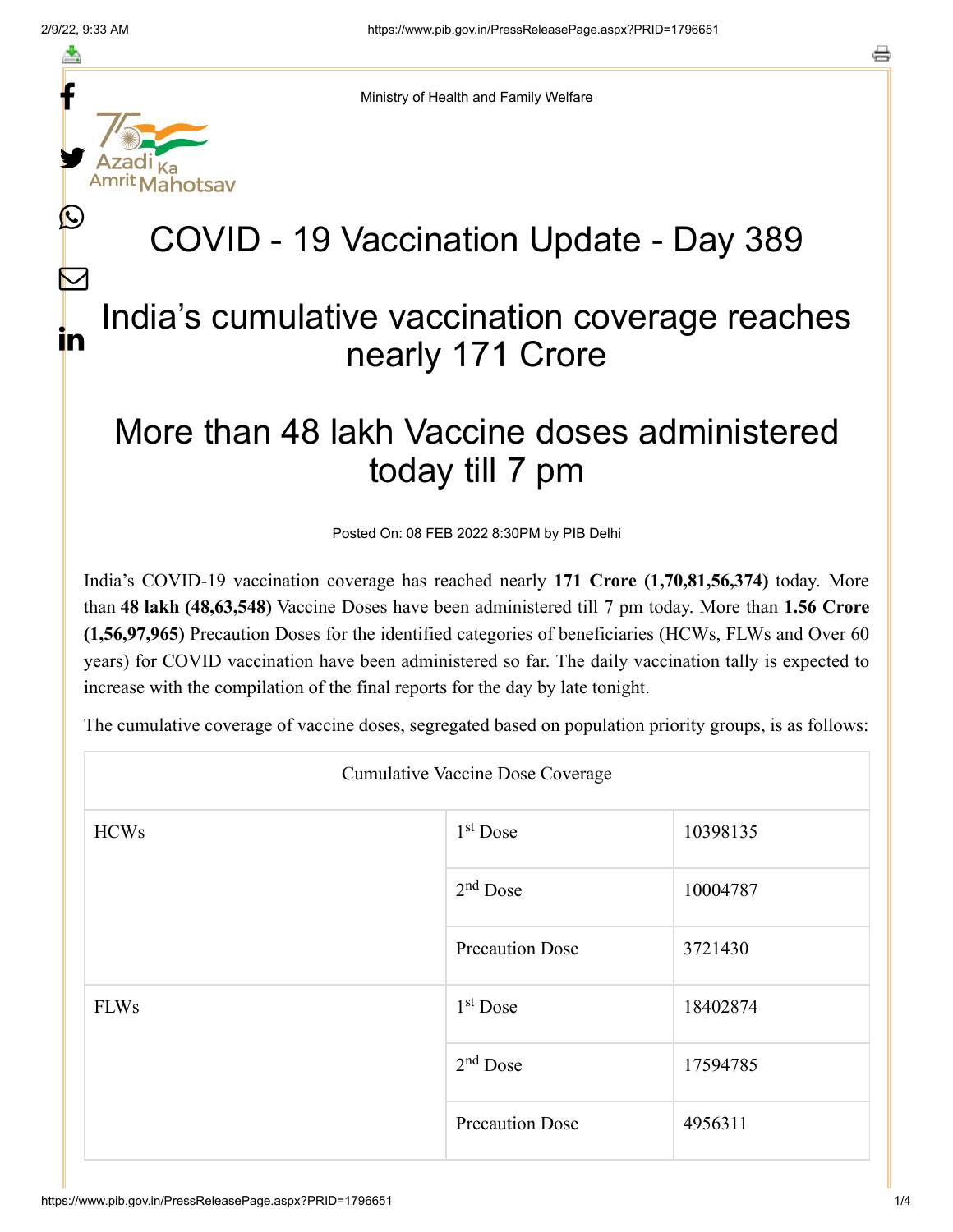| f<br>$\bf \Omega$<br>in | Age Group 15-18 years                                     | $1st$ Dose             | 50421655   |
|-------------------------|-----------------------------------------------------------|------------------------|------------|
|                         |                                                           | $2nd$ Dose             | 9121913    |
|                         | Age Group 18-44 years                                     | 1 <sup>st</sup> Dose   | 545994829  |
|                         |                                                           | $2nd$ Dose             | 419557473  |
|                         | Age Group 45-59 years                                     | 1 <sup>st</sup> Dose   | 201214975  |
|                         |                                                           | $2nd$ Dose             | 174787818  |
|                         | Over 60 years                                             | 1 <sup>st</sup> Dose   | 125556950  |
|                         |                                                           | $2nd$ Dose             | 109402215  |
|                         |                                                           | <b>Precaution Dose</b> | 7020224    |
|                         | Cumulative 1 <sup>st</sup> dose administered              |                        | 951989418  |
|                         | Cumulative 2 <sup>nd</sup> dose administered<br>740468991 |                        |            |
|                         | <b>Precaution Dose</b>                                    |                        | 15697965   |
|                         | Total                                                     |                        | 1708156374 |

Today's achievement in the vaccination exercise, segregated by population priority groups, is as follows:

| Date: 8 <sup>th</sup> February, 2022 (389 <sup>th</sup> Day) |                        |       |  |
|--------------------------------------------------------------|------------------------|-------|--|
| <b>HCWs</b>                                                  | $1st$ Dose             | 201   |  |
|                                                              | $2nd$ Dose             | 3934  |  |
|                                                              | <b>Precaution Dose</b> | 35495 |  |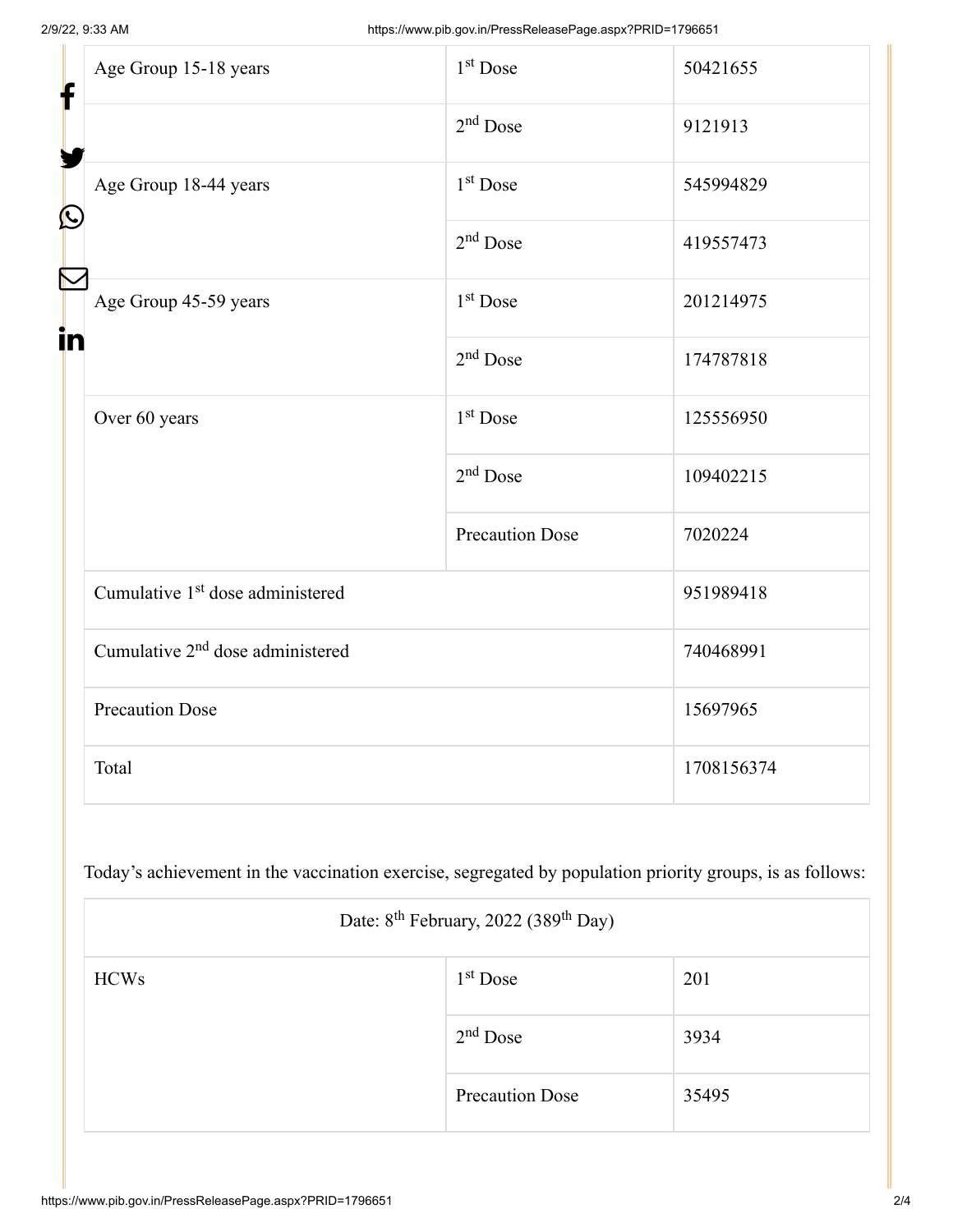| f            | <b>FLWs</b>                                  | $1st$ Dose             | 436     |  |
|--------------|----------------------------------------------|------------------------|---------|--|
|              |                                              | $2nd$ Dose             | 7394    |  |
|              |                                              | <b>Precaution Dose</b> | 95174   |  |
| $\bf \Omega$ | Age Group 15-18 years                        | 1 <sup>st</sup> Dose   | 404940  |  |
|              |                                              | $2nd$ Dose             | 1466070 |  |
| in           | Age Group 18-44 years                        | $1st$ Dose             | 443196  |  |
|              |                                              | $2nd$ Dose             | 1498727 |  |
|              | Age Group 45-59 years                        | 1 <sup>st</sup> Dose   | 78510   |  |
|              |                                              | $2nd$ Dose             | 308747  |  |
|              | Over 60 years                                | 1 <sup>st</sup> Dose   | 62887   |  |
|              |                                              | $2nd$ Dose             | 186234  |  |
|              |                                              | <b>Precaution Dose</b> | 271603  |  |
|              | Cumulative 1 <sup>st</sup> dose administered |                        | 990170  |  |
|              | Cumulative 2 <sup>nd</sup> dose administered |                        | 3471106 |  |
|              | <b>Precaution Dose</b>                       |                        | 402272  |  |
|              | Total                                        |                        | 4863548 |  |

The vaccination exercise as a tool to protect the most vulnerable population groups in the country from COVID-19 continues to be regularly reviewed and monitored at the highest level.

\*\*\*\*

MV